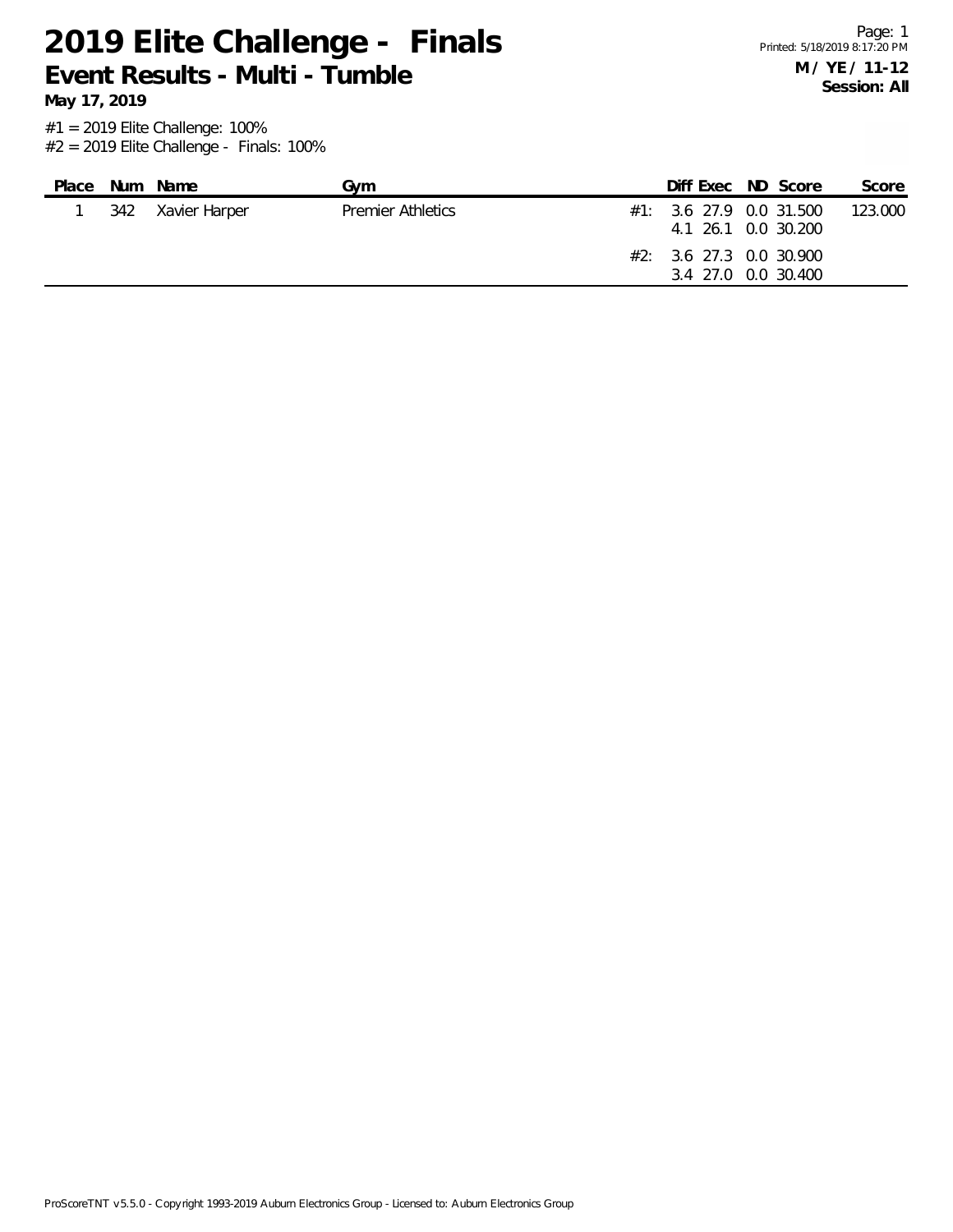**May 17, 2019**

| Place |     | Num Name  | Gvm                 |  | Diff Exec ND Score                                                               | Score   |
|-------|-----|-----------|---------------------|--|----------------------------------------------------------------------------------|---------|
|       | 303 | Skye Hawk | Eagle Gymnastics TX |  | $\#1:$ 3.3 28.5 0.0 31.800<br>3.7 25.2 0.0 28.900<br>$\#2$ : 3.7 27.9 0.0 31.600 | 124.100 |
|       |     |           |                     |  | 3.3 28.5 0.0 31.800                                                              |         |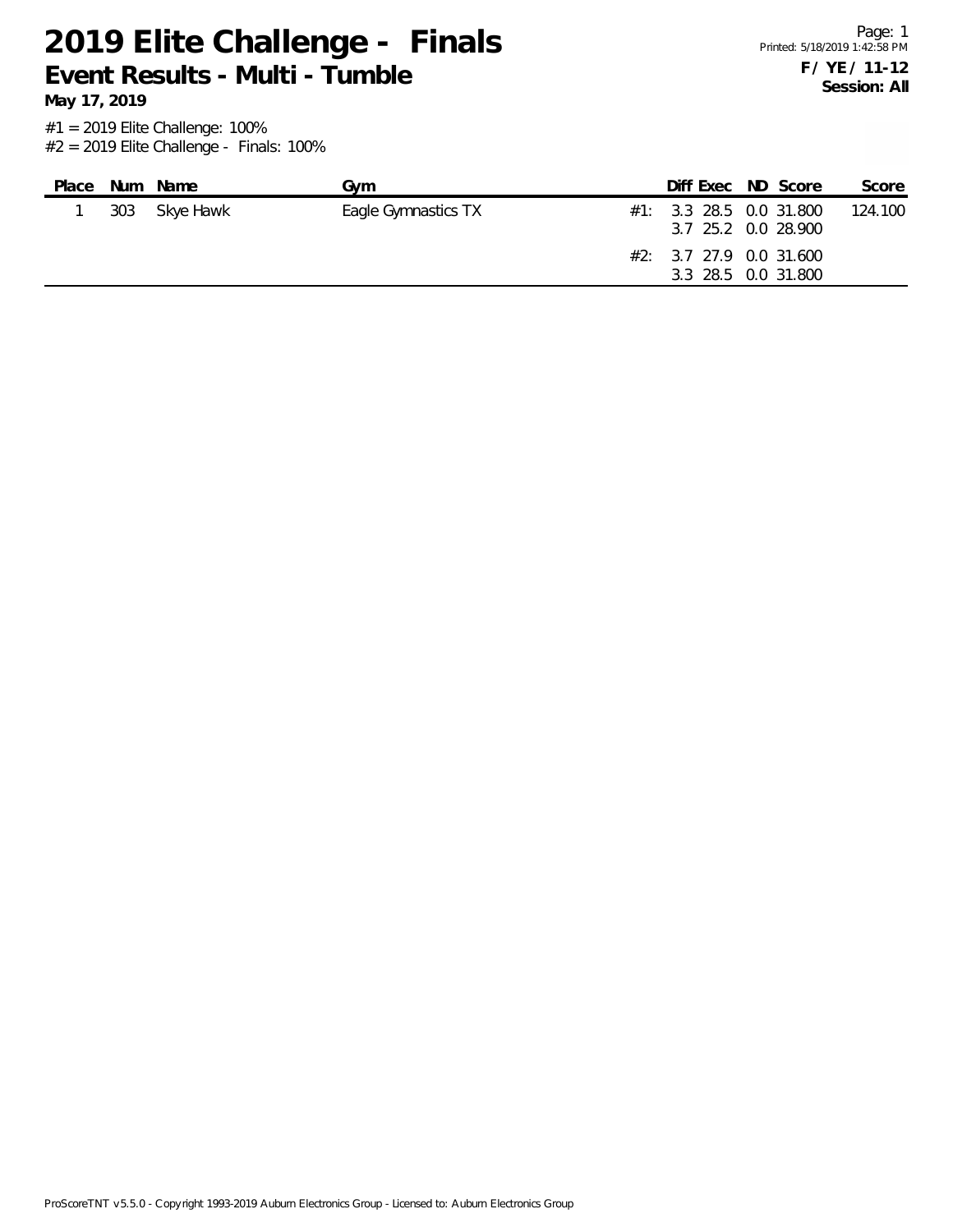**May 17, 2019**

| Place | Num | Name           | Gvm                        | Diff Exec ND Score                               |  | Score   |
|-------|-----|----------------|----------------------------|--------------------------------------------------|--|---------|
|       | 157 | Alexander Cole | <b>Dynamite Gymnastics</b> | $#1: 3.6$ 29.1 0.0 32.700<br>4.1 25.8 0.0 29.900 |  | 122.500 |
|       |     |                |                            | $#2: 3.6$ 28.2 0.0 31.800<br>3.8 24.3 0.0 28.100 |  |         |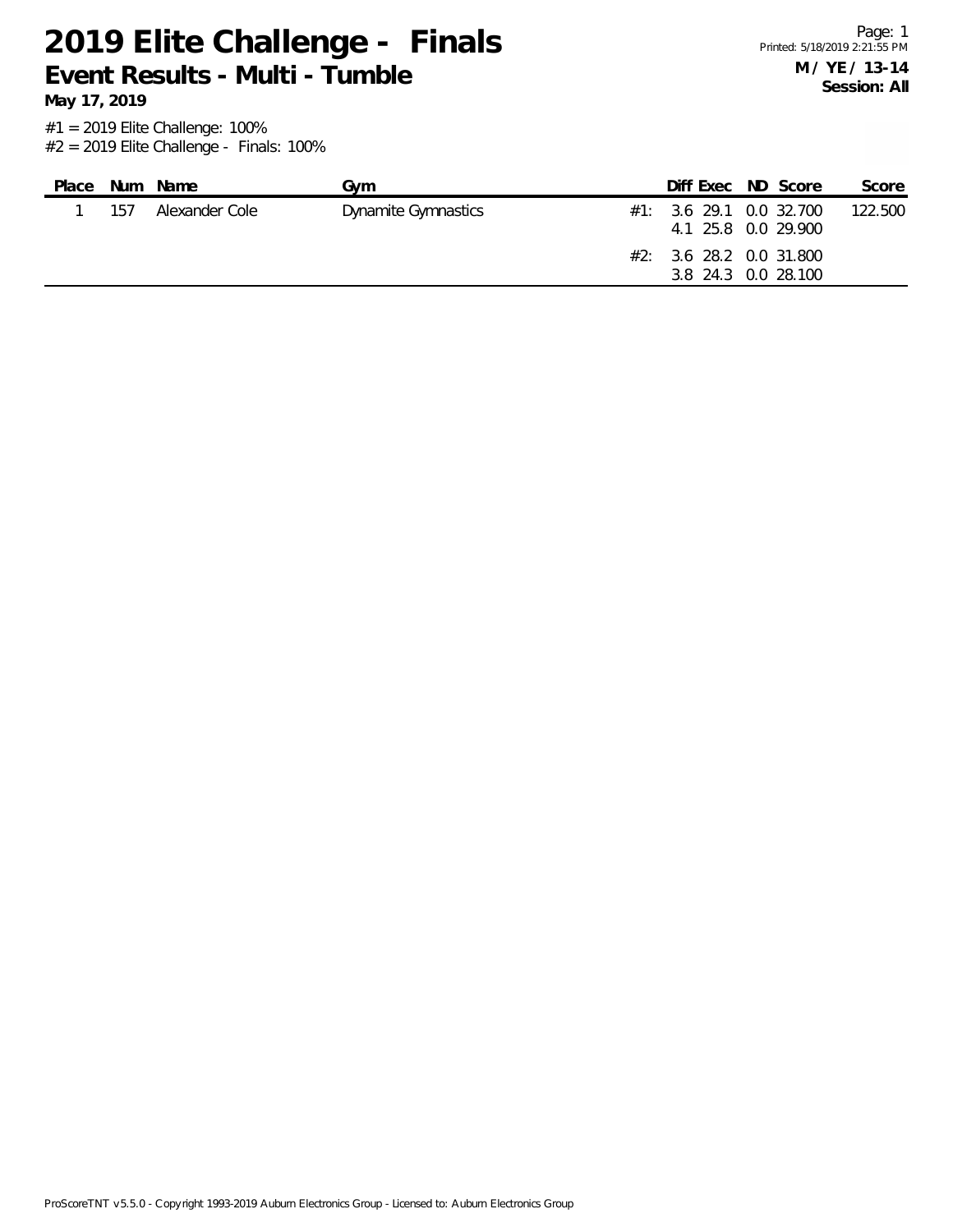**May 17, 2019**

| Place | Num | Name              | Gym                  |     | Diff Exec                           | ND Score                 | Score   |
|-------|-----|-------------------|----------------------|-----|-------------------------------------|--------------------------|---------|
| 1     | 173 | Jill Papenhause   | Central Illinois Gym | #1: | 3.6 28.8<br>3.8 27.6                | 0.0 32.400<br>0.0 31.400 | 126.100 |
|       |     |                   |                      | #2: | 27.3<br>3.6<br>3.8 27.6             | 0.0 30.900<br>0.0 31.400 |         |
| 2     | 231 | Nastia Katchalova | Elite World          | #1: | $3.6$ 27.6<br>4.3 26.1              | 0.0 31.200<br>0.0 30.400 | 124.500 |
|       |     |                   |                      | #2: | 3.6 27.9<br>3.8 27.6                | 0.0 31.500<br>0.0 31.400 |         |
| 3     | 306 | Rosalie Thongphay | SGT                  | #1: | 3.4 26.7<br>$3.6$ 26.4              | 0.0 30.100<br>0.0 30.000 | 121.000 |
|       |     |                   |                      | #2: | 3.8 27.0<br>26.7<br>$3.4^{\circ}$   | 0.0 30.800<br>0.0 30.100 |         |
| 4     | 343 | Zuzu Smith        | Twiststars           | #1: | 3.4 27.9<br>3.9 26.7                | 0.0 31.300<br>0.0 30.600 | 119.000 |
|       |     |                   |                      | #2: | 3.4 23.7 -0.3 26.800<br>3.9<br>26.4 | 0.0 30.300               |         |
| 5     | 158 | Madison Zander    | Let It Shine         | #1: | 18.0<br>1.5<br>3.4 26.7 -3.0 27.100 | 0.0 19.500               | 107.300 |
|       |     |                   |                      | #2: | $3.9$ 25.8<br>3.4 27.6              | 0.0 29.700<br>0.0 31.000 |         |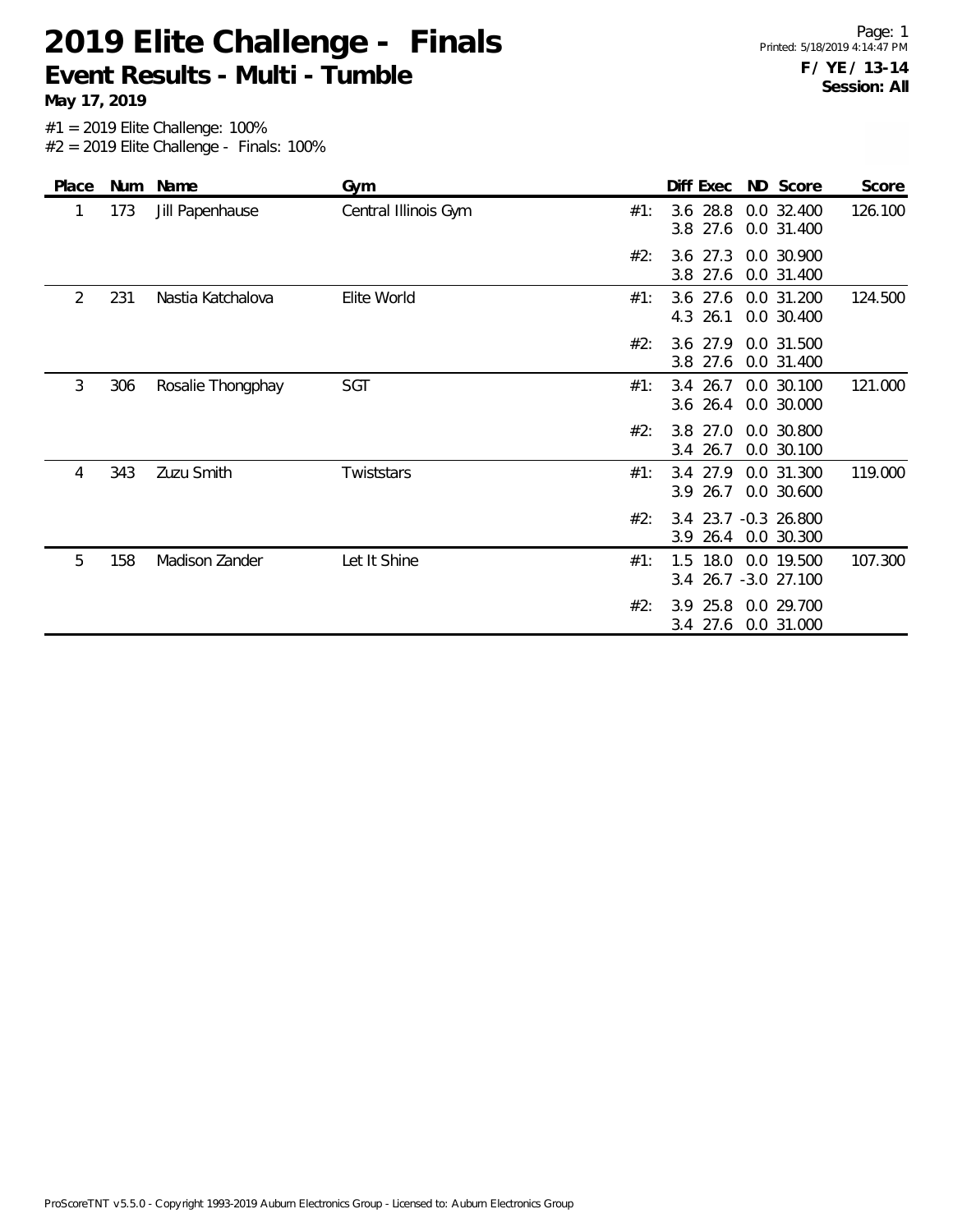**May 17, 2019**

| Place | Num | Name            | Gym                        |     | Diff Exec                  | ND Score                             | Score   |
|-------|-----|-----------------|----------------------------|-----|----------------------------|--------------------------------------|---------|
| 1     | 326 | Max Lively      | Eagle Gymnastics TX        | #1: | 8.6 26.7<br>28.8<br>4.0    | 0.0 35.300<br>0.0 32.800             | 135.800 |
|       |     |                 |                            | #2: | 26.4<br>8.5<br>28.8<br>4.0 | 0.0 34.900<br>0.0 32.800             |         |
| 2     | 168 | Michael Opincar | Acrospirits                | #1: | 8.1 24.9<br>27.3<br>4.4    | 0.0 33.000<br>0.0 31.700             | 131.400 |
|       |     |                 |                            | #2: | 26.7<br>8.3<br>27.3<br>4.4 | 0.0 35.000<br>0.0 31.700             |         |
| 3     | 284 | Dylan McGuire   | Trevinos                   | #1: | 8.5 24.6<br>25.2<br>1.2    | 0.0 33.100<br>0.0 26.400             | 125.400 |
|       |     |                 |                            | #2: | 8.5 25.5<br>27.9<br>4.0    | 0.0 34.000<br>0.0 31.900             |         |
| 4     | 324 | Jeremy Darr     | Eagle Gymnastics TX        | #1: | 3.3 23.4<br>4.0 27.3       | 0.0 26.700<br>0.0 31.300             | 125.100 |
|       |     |                 |                            | #2: | 26.1<br>8.5<br>28.5<br>4.0 | 0.0 34.600<br>0.0 32.500             |         |
| 5     | 139 | Smith Light     | <b>Integrity Athletics</b> | #1: | 27.6<br>3.4<br>$1.2$ 25.2  | 0.0 31.000<br>0.0 26.400             | 119.800 |
|       |     |                 |                            | #2: | 27.9<br>3.6                | 0.0 31.500<br>3.6 27.6 -0.3 30.900   |         |
| 6     | 229 | Kody Priest     | Indigo                     | #1: | 23.7<br>3.3<br>24.0<br>4.3 | 0.0 27.000<br>0.0 28.300             | 117.300 |
|       |     |                 |                            | #2: | 8.3<br>5.1                 | 23.7 -0.6 31.400<br>25.8 -0.3 30.600 |         |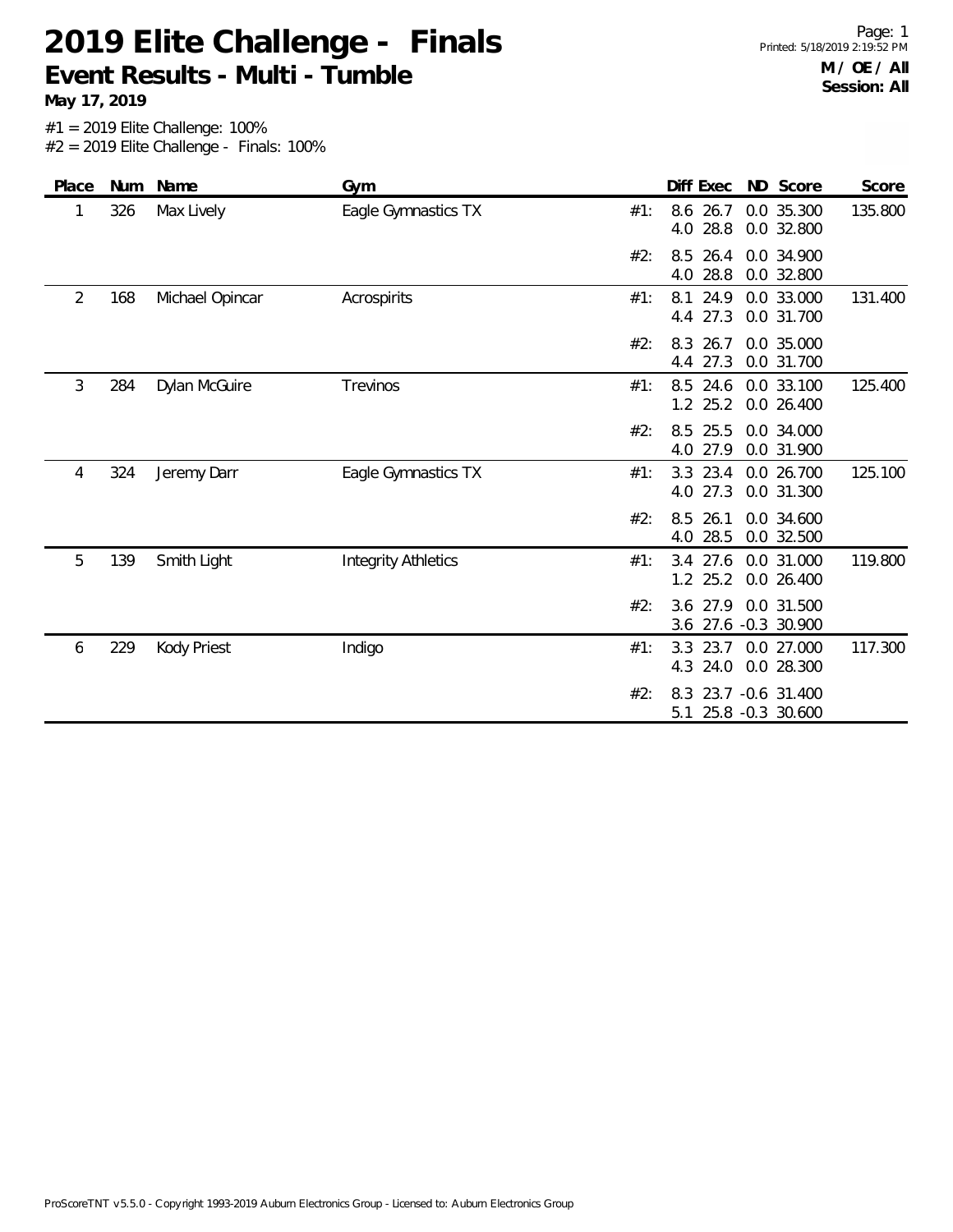**May 17, 2019**

| Place | <b>Num</b> | Name               | Gym                  |     | Diff Exec                           | ND Score                 | Score   |
|-------|------------|--------------------|----------------------|-----|-------------------------------------|--------------------------|---------|
|       | 140        | Susan Gill         | So Cal TTC           | #1: | 23.7<br>3.4<br>3.9 25.2 -0.6 28.500 | 0.0 27.100               | 113.500 |
|       |            |                    |                      | #2: | 3.2 25.8 0.0 29.000<br>3.4 25.5     | 0.0 28.900               |         |
| 2T    | 167        | Liv Minor          | Central Illinois Gym | #1: | $1.2$ 23.7<br>3.9 24.9              | 0.0 24.900<br>0.0 28.800 | 107.700 |
|       |            |                    |                      | #2: | 3.2 24.0 -0.3 26.900<br>2.8 24.3    | 0.0 27.100               |         |
| 3T    | 230        | <b>Emily White</b> | Edge Sports          | #1: | 3.2 21.6 0.0 24.800<br>4.1          | 24.0 -0.6 27.500         | 107.700 |
|       |            |                    |                      | #2: | 3.5 24.6 0.0 28.100<br>$3.9$ 23.4   | 0.0 27.300               |         |
| 4     | 325        | Julia Donley       | Capital Gymnastics   | #1: | $1.2$ 25.2<br>1.6 18.6              | 0.0 26.400<br>0.0 20.200 | 103.700 |
|       |            |                    |                      | #2: | 3.4 25.5<br>$3.9$ 24.3              | 0.0 28.900<br>0.0 28.200 |         |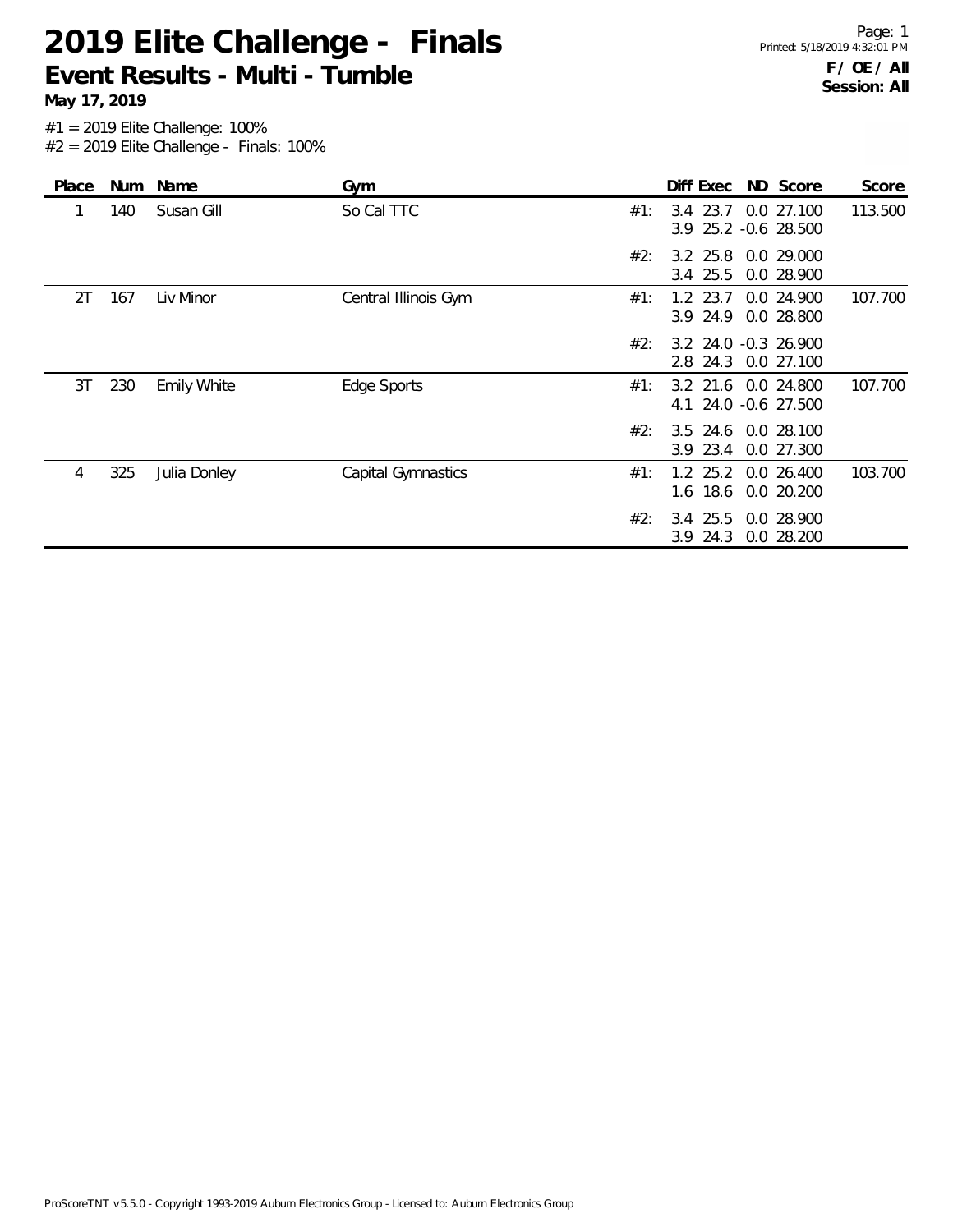**May 17, 2019**

| Place          |     | Num Name       | Gym                        |     | Diff Exec                    | ND Score                                | Score   |
|----------------|-----|----------------|----------------------------|-----|------------------------------|-----------------------------------------|---------|
| 1              | 102 | Dom Dumas      | Air Extreme                |     | #1: 13.5 25.8<br>8.9 27.6    | 0.0 39.300<br>0.0 36.500                | 153.800 |
|                |     |                |                            |     | 27.3<br>#2: 13.5<br>9.3 27.9 | 0.0 40.800<br>0.0 37.200                |         |
| $\overline{2}$ | 200 | Aniket Rahane  | Team Legacy                | #1: | 28.8<br>4.4                  | 8.5 28.2 0.0 36.700<br>0.0 33.200       | 137.400 |
|                |     |                |                            | #2: | 27.0<br>8.5<br>4.4 27.6      | 0.0 35.500<br>0.0 32.000                |         |
| 3              | 199 | Zeke Dayton    | Wasatch                    | #1: | 8.5 26.7<br>4.8 27.9         | 0.0 35.200<br>0.0 32.700                | 137.200 |
|                |     |                |                            | #2: | 27.6<br>8.5<br>4.4 28.8      | 0.0 36.100<br>0.0 33.200                |         |
| 4              | 221 | Alex Balinbin  | Elmwood                    | #1: | 3.8 29.1<br>28.5<br>4.1      | 0.0 32.900<br>0.0 32.600                | 129.500 |
|                |     |                |                            | #2: | 3.8 27.6<br>28.5<br>4.1      | 0.0 31.400<br>0.0 32.600                |         |
| 5              | 101 | Raf Bryant     | <b>Integrity Athletics</b> | #1: | 3.6 29.1<br>3.6 28.5         | 0.0 32.700<br>0.0 32.100                | 129.000 |
|                |     |                |                            | #2: | 28.8<br>3.6<br>3.6 28.2      | 0.0 32.400<br>0.0 31.800                |         |
| 6              | 403 | Charlie Larson | Gleasons Gymnastics        | #1: | 4.8 27.9<br>1.2 26.7         | 0.0 32.700<br>0.0 27.900                | 125.900 |
|                |     |                |                            | #2: | 28.2<br>4.4<br>27.9<br>4.8   | 0.0 32.600<br>0.0 32.700                |         |
| $\overline{7}$ | 201 | Julian Wright  | <b>Silver Stars</b>        | #1: | 3.4<br>26.1<br>28.2<br>4.8   | 0.0 29.500<br>0.0 33.000                | 125.400 |
|                |     |                |                            | #2: | 4.4                          | 26.4 -0.3 30.500<br>3.6 28.8 0.0 32.400 |         |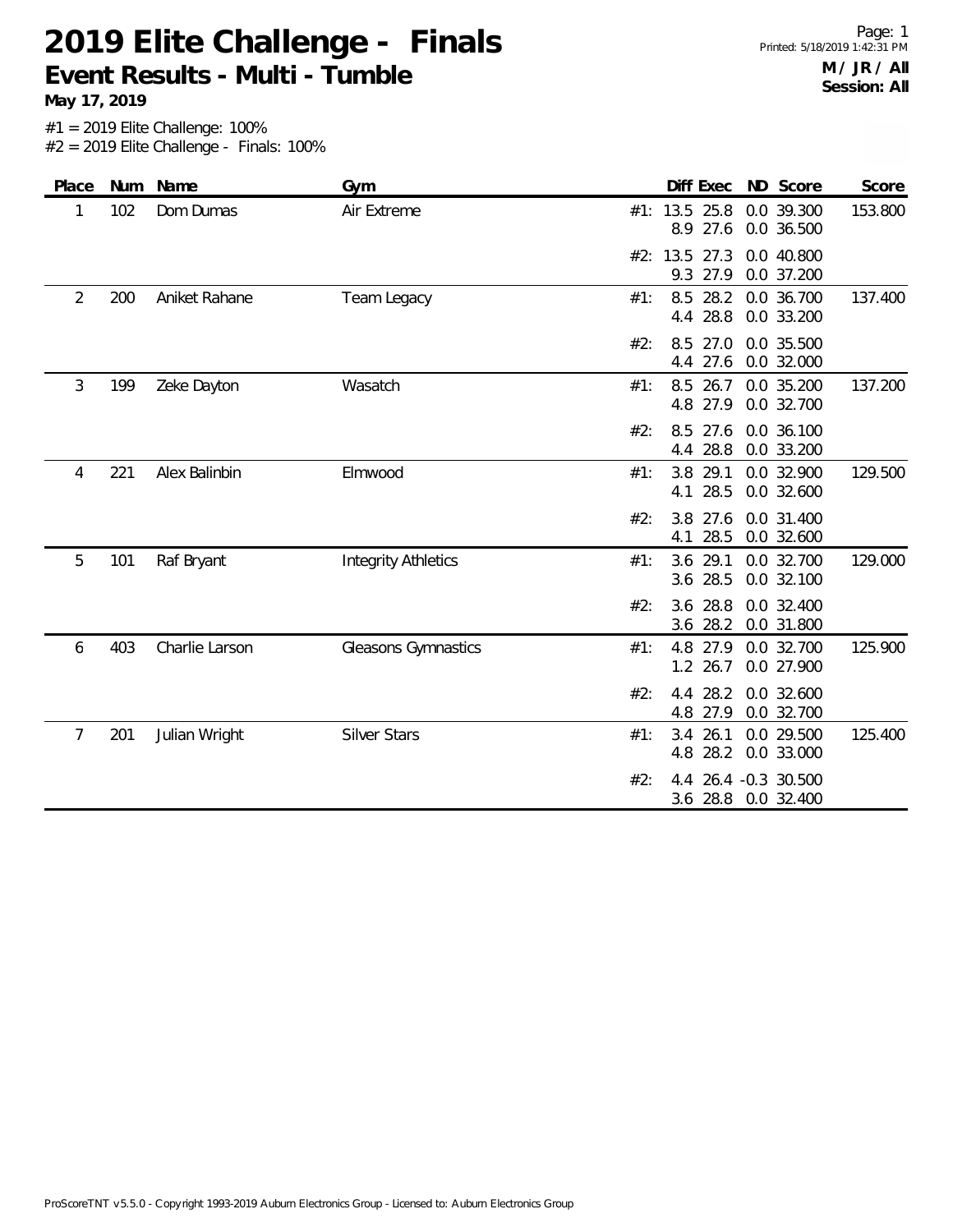| Place          | Num | Name                    | Gym                      |     | Diff Exec                           |            | ND Score                       | Score   |
|----------------|-----|-------------------------|--------------------------|-----|-------------------------------------|------------|--------------------------------|---------|
| 1              | 319 | Tia Taylor              | <b>Premier Athletics</b> | #1: | 3.6 28.8 -0.3 32.100<br>29.4<br>4.0 |            | 0.0 33.400                     | 130.700 |
|                |     |                         |                          | #2: | 29.4<br>3.6<br>4.0                  |            | 0.0 33.000<br>28.5 -0.3 32.200 |         |
| $\overline{2}$ | 165 | Morgan Vermillion       | Central Illinois Gym     | #1: | 3.6 27.3<br>28.5<br>3.8             |            | 0.0 30.900<br>0.0 32.300       | 127.300 |
|                |     |                         |                          | #2: | 28.2<br>3.6<br>3.8<br>28.5          |            | 0.0 31.800<br>0.0 32.300       |         |
| 3              | 318 | Savanna Cecil           | <b>Premier Athletics</b> | #1: | 27.4<br>3.8<br>4.5 26.1             |            | $-0.3$ 30.900<br>0.0 30.600    | 124.100 |
|                |     |                         |                          | #2: | 3.6 26.7<br>28.5<br>3.8             |            | 0.0 30.300<br>0.0 32.300       |         |
| 4              | 164 | Hannah Davis            | Central Illinois Gym     | #1: | 27.3<br>3.4<br>3.9<br>26.4          |            | 0.0 30.700<br>0.0 30.300       | 122.300 |
|                |     |                         |                          | #2: | 3.4<br>26.7<br>3.9 27.3             |            | 0.0 30.100<br>0.0 31.200       |         |
| 5              | 103 | Shelby Nobuhara         | High Altitude            | #1: | 3.6 28.8<br>4.0 27.9                |            | 0.0 32.400<br>0.0 31.900       | 121.900 |
|                |     |                         |                          | #2: | 3.4<br>28.2<br>3.8                  |            | 22.8 -0.6 25.600<br>0.0 32.000 |         |
| 6              | 198 | Aliah Raga              | <b>Dulles Gymnastics</b> | #1: | 3.6 27.3 -0.3 30.600<br>4.1         |            | 25.2 0.0 29.300                | 120.800 |
|                |     |                         |                          | #2: | 3.6<br>27.9<br>25.8<br>3.9          |            | $-0.3$ 31.200<br>0.0 29.700    |         |
| 7              | 316 | <b>Tori Fowler</b>      | Trevinos                 | #1: | 3.4<br>27.0<br>3.9<br>26.1          |            | 0.0 30.400<br>0.0 30.000       | 118.400 |
|                |     |                         |                          | #2: | 3.4<br>3.9<br>26.1                  |            | 24.9 -0.3 28.000<br>0.0 30.000 |         |
| 8              | 322 | Sarah Thompson          | J and J T&T              | #1: | 3.6 29.1<br>28.5<br>4.1             |            | 0.0 32.700<br>0.0 32.600       | 65.300  |
|                |     |                         |                          | #2: | 0.0<br>0.0<br>0.0<br>0.0            | 0.0        | $0.0\quad 0.000$<br>0.000      |         |
| 9              | 321 | <b>Brittany Scianna</b> | Fire House               | #1: | 25.5<br>3.4<br>25.8<br>3.9          |            | 0.0 28.900<br>0.0 29.700       | 58.600  |
|                |     |                         |                          | #2: | 0.0<br>0.0<br>0.0<br>0.0            | 0.0<br>0.0 | 0.000<br>0.000                 |         |
| 10             | 320 | <b>Faith Bowers</b>     | Eagle Gymnastics TX      | #1: | 3.4 27.3<br>23.1<br>3.9             |            | 0.0 30.700<br>0.0 27.000       | 57.700  |
|                |     |                         |                          | #2: | 0.0<br>0.0<br>0.0<br>0.0            | 0.0<br>0.0 | 0.000<br>0.000                 |         |
| 11             | 315 | Miah Bruns              | Twiststars               | #1: | 0.0<br>0.0<br>0.0<br>0.0            | 0.0<br>0.0 | 0.000<br>0.000                 | 0.000   |
|                |     |                         |                          | #2: | 0.0<br>0.0<br>0.0<br>0.0            | 0.0<br>0.0 | 0.000<br>0.000                 |         |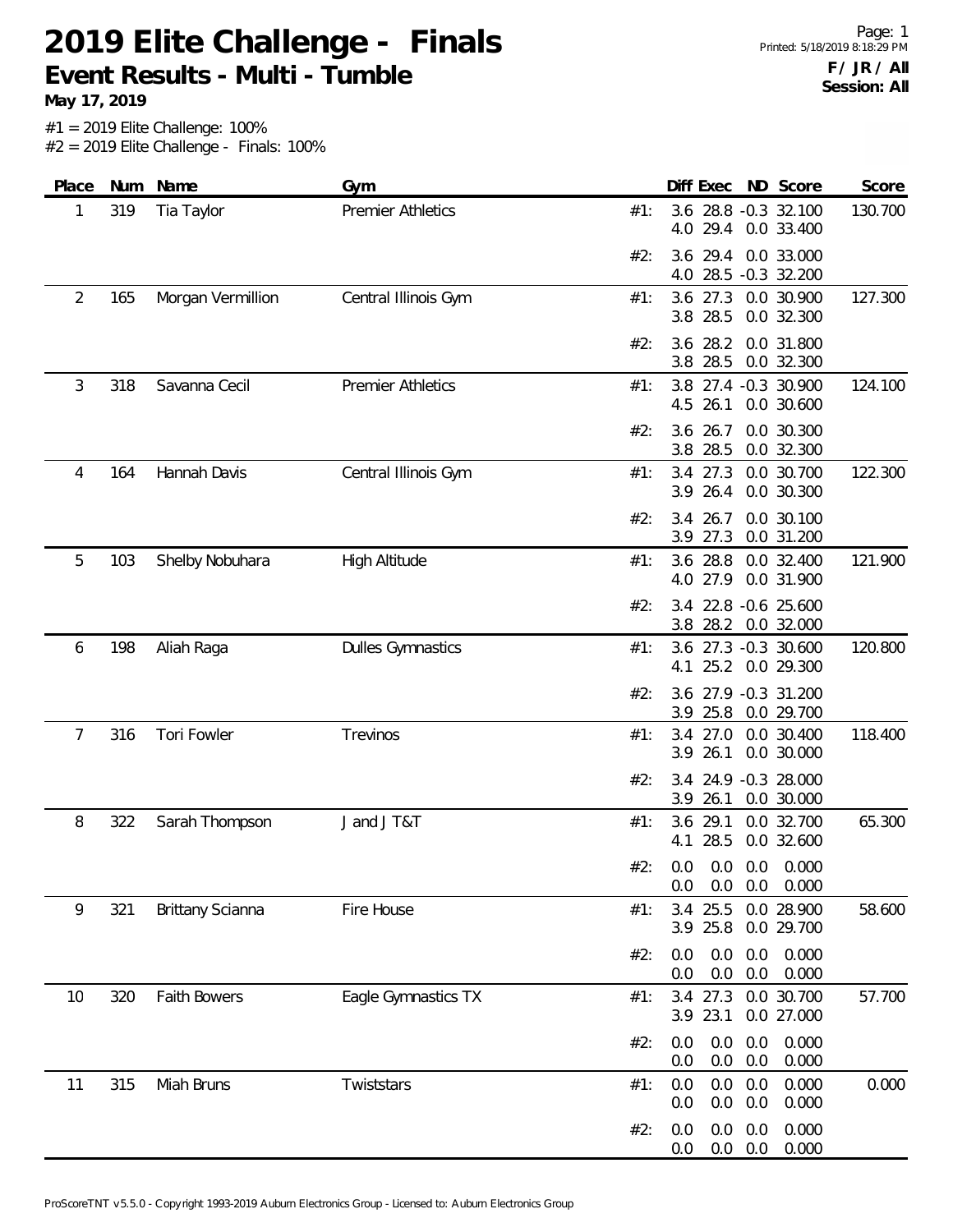**May 17, 2019**

| Place          | Num | Name                | Gym                        |     |                              | Diff Exec ND Score                           | Score   |
|----------------|-----|---------------------|----------------------------|-----|------------------------------|----------------------------------------------|---------|
| 1              | 328 | Kaden Brown         | Wasatch                    |     | #1: 10.0 28.2<br>9.5 27.7    | 0.0 38.200<br>0.0 37.200                     | 151.300 |
|                |     |                     |                            |     | #2: 10.0 28.2<br>28.2<br>9.5 | 0.0 38.200<br>0.0 37.700                     |         |
| $\overline{2}$ | 338 | Brandon Krzynefski  | Capital Gymnastics         | #1: | 7.7 27.5<br>6.9 27.1         | 0.0 35.200<br>0.0 34.000                     | 141.900 |
|                |     |                     |                            | #2: | 8.7 28.8<br>7.3 27.9         | 0.0 37.500<br>0.0 35.200                     |         |
| 3              | 141 | Alex Renkert        | <b>Integrity Athletics</b> | #1: | 5.6 25.2<br>7.3 28.2         | 0.0 30.800<br>0.0 35.500                     | 136.500 |
|                |     |                     |                            | #2: | 27.9<br>7.8<br>6.9 27.6      | 0.0 35.700<br>0.0 34.500                     |         |
| 4              | 339 | Patrick Lyell       | Elmwood                    | #1: | 5.5 28.5<br>6.3 26.8         | 0.0 34.000<br>0.0 33.100                     | 136.000 |
|                |     |                     |                            | #2: | 5.9 28.8<br>6.9 27.3         | 0.0 34.700<br>0.0 34.200                     |         |
| 5              | 329 | Drew Collins        | Eagle Gymnastics TX        | #1: | 5.8 26.7<br>6.3 25.5         | 0.0 32.500<br>0.0 31.800                     | 128.500 |
|                |     |                     |                            | #2: | 6.9 27.6                     | 0.0 34.500<br>6.0 24.0 -0.3 29.700           |         |
| 6              | 334 | <b>Grant Forsee</b> | Elite World                | #1: | 5.8 26.4<br>4.5<br>23.9      | 0.0 32.200<br>0.0 28.400                     | 127.600 |
|                |     |                     |                            | #2: | 7.4 24.9<br>27.0<br>7.7      | 0.0 32.300<br>0.0 34.700                     |         |
| 7              | 331 | <b>Andrew Davis</b> | SGT                        | #1: | 3.3 24.3<br>$6.9$ 26.2       | 0.0 27.600<br>0.0 33.100                     | 123.700 |
|                |     |                     |                            | #2: | 3.7                          | 6.5 27.6 -0.3 33.800<br>25.5 0.0 29.200      |         |
| 8              | 335 | Aaron Jett          | All American               | #1: | 4.9                          | 22.2 -0.6 26.500<br>3.9 23.6 -3.0 24.500     | 82.800  |
|                |     |                     |                            |     |                              | #2: 5.1 0.0 0.0 5.100<br>3.3 23.4 0.0 26.700 |         |
| 9              | 336 | Kayne Johnson       | Top Star                   | #1: |                              | 2.8 15.9 0.0 18.700<br>5.6 23.3 -6.6 22.300  | 41.000  |
|                |     |                     |                            | #2: | 0.0<br>0.0<br>0.0<br>0.0     | 0.0<br>0.000<br>0.0<br>0.000                 |         |
| 10             | 169 | Haydn Fitzgerald    | Seattle Gymnastics-B       | #1: | 0.0<br>0.0<br>0.0<br>0.0     | 0.000<br>0.0<br>0.0<br>0.000                 | 0.000   |
|                |     |                     |                            | #2: | 0.0<br>0.0<br>0.0<br>0.0     | 0.000<br>0.0<br>0.000<br>0.0                 |         |